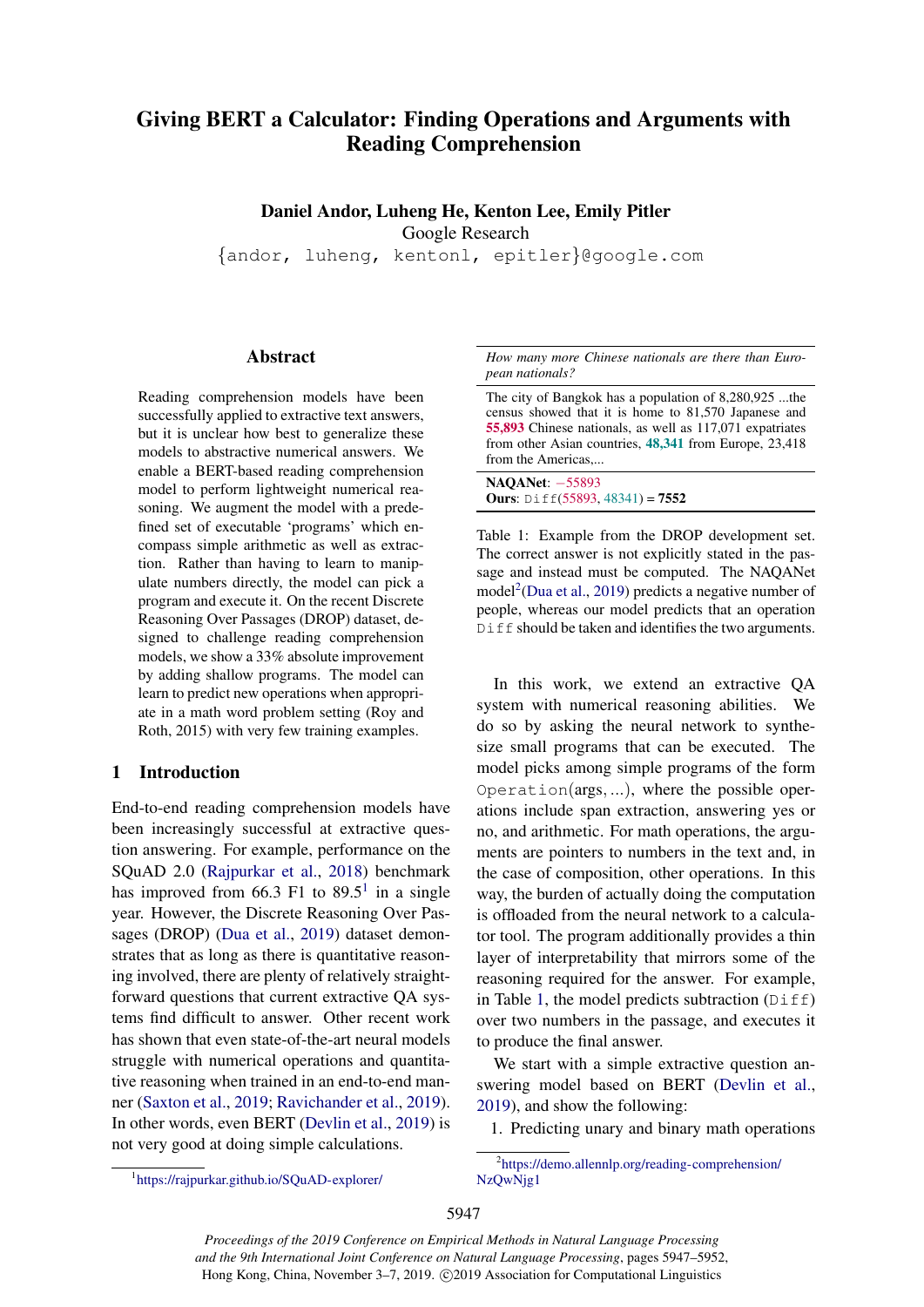with arguments resulted in significant improvements on the DROP dataset.

2. Our model can smoothly handle more traditional reading comprehension inputs as well as math problems with new operations. Cotraining with the CoQA [\(Reddy et al.,](#page-4-5) [2018\)](#page-4-5) dataset improved performance on DROP. The DROP+CoQA trained model had never seen multiplication or division examples, but can learn to predict these two ops when appropriate in a math word problem setting [\(Roy and](#page-4-6) [Roth,](#page-4-6) [2015\)](#page-4-6) with very few training examples.

#### 2 Background and Related Work

Discrete Reasoning over Paragraphs (DROP) [\(Dua et al.,](#page-4-1) [2019\)](#page-4-1) is a reading comprehension task that requires discrete reasoning. Inspired by semantic parsing tasks where models need to produce executable 'programs', it keeps the opendomain nature of reading comprehension tasks such as SQuAD 2.0 [\(Rajpurkar et al.,](#page-4-0) [2018\)](#page-4-0). As shown in Table [1,](#page-0-2) the system needs to perform fuzzy matching between *"from Europe"* and *"European nationals"* in order to identify the arguments.

Numerically-aware QANet (NAQANet) [\(Dua](#page-4-1) [et al.,](#page-4-1) [2019\)](#page-4-1) is the current state-of-the-art<sup>[3](#page-1-0)</sup> system for DROP. It extends the QANet model [\(Yu](#page-4-7) [et al.,](#page-4-7) [2018\)](#page-4-7) with predictions for numbers (0–9) and summation operations. For the latter, it performs a 3-way classification (plus, minus, and zero) on all the numbers in the passage.

While certain binary operations are expressible efficiently with flat sign prediction, it is difficult to generalize the architecture. Moreover, each number is tagged independently, which can cause global inconsistencies; for instance, in Table [1](#page-0-2) it assigns a single minus label and no plus labels, leading to a prediction of negative people.

Mathematical Word Problems have been addressed with a wide variety of datasets and approaches; see [Zhang et al.](#page-5-0) [\(2018\)](#page-5-0) for an overview. One such dataset of arithmetic problems is the Illinois dataset [\(Roy and Roth,](#page-4-6) [2015\)](#page-4-6). The problems are posed in simple natural language that has a specific, narrow domain, For example: *"If there are 7 bottle caps in a box and Linda puts 7 more bottle caps inside, how many bottle caps are in* *the box?"*. Unlike DROP, the problems are typically 1–3 sentences long and do not require reading complex passages. Instead, the main challenge is mathematical reasoning. According to [Zhang](#page-5-0) [et al.](#page-5-0) [\(2018\)](#page-5-0), the current state of the art uses syntactic parses and deterministic rules to convert the input to logical forms [\(Liang et al.,](#page-4-8) [2016\)](#page-4-8).

## 3 Model

We extend a BERT-based extractive reading comprehension model with a lightweight extraction and composition layer. For details of the BERT architecture see [Devlin et al.](#page-4-4) [\(2019\)](#page-4-4). We only rely on the representation of individual tokens that are jointly conditioned on the given question Q and passage P. Our model predicts an answer by selecting the top-scoring *derivation* (i.e. program) and executing it.

Derivations We define the space of possible derivations  $D$  as follows:

- *Literals*: {YES, NO, UNKNOWN, 0, . . . 9}.
- *Numerical operations*: including various types of numerical compositions of num-bers<sup>[4](#page-1-1)</sup>, such as Sum or Diff.
- *Text spans*: composition of tokens into text spans up to a pre-specified length.
- *Composition of compositions*: we only consider two-step compositions, including merging text spans and nested summations.

The full set of operations are listed in Table [2.](#page-2-0) For example, Sum is a numerical operation that adds two numbers and produces a new number. While we could recursively search for compositions with deep derivations, here we are guided by what is required in the DROP data and simplify inference by heavily restricting multi-step composition. Specifically, spans can be composed into a pair of merged spans (Merge), and the sum of two numbers (Sum) can subsequently be summed with a third (Sum[3](#page-3-0)). The results in Table 3 show the dev set oracle performance using these shallow derivations, by answer type.

Representation and Scoring For each derivation  $d \in \mathcal{D}$ , we compute a vector representation  $h_d$  and a scalar score  $\rho(d, P, Q)$  using the BERT output vectors. The scores  $\rho$  are used for computing the probability  $P(d | P, Q)$  as well as for pruning. For brevity, we will drop the dependence on P and Q in this section.

<span id="page-1-0"></span><sup>3</sup> <https://leaderboard.allenai.org/drop/submissions/public>

<span id="page-1-1"></span><sup>&</sup>lt;sup>4</sup>Numbers are heuristically extracted from the text.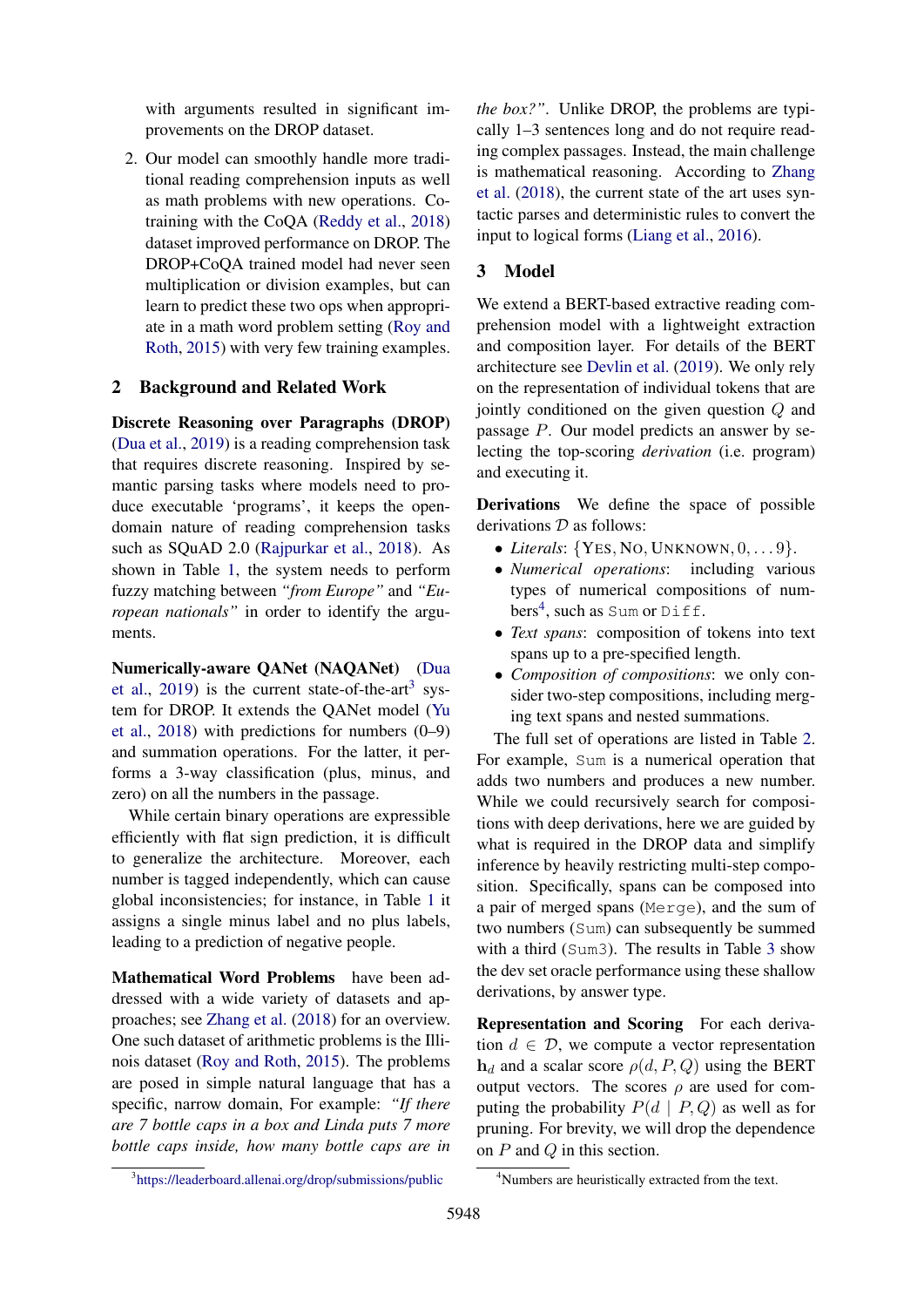<span id="page-2-0"></span>

|                                                  | <b>Derivations</b>                                                  | <b>Example Question</b>                                                                      | <b>Answer Derivation</b>               |
|--------------------------------------------------|---------------------------------------------------------------------|----------------------------------------------------------------------------------------------|----------------------------------------|
| Literals                                         | YES, NO. UNKNOWN, 0, 1 , 9                                          | How many field goals did Stover kick?                                                        | 4                                      |
| <i>Numerical</i><br>Diff100: $n_0 \to 100 - n_1$ |                                                                     | How many percent of the national population $100 - 12.6 = 87.4$<br>does not live in Bangkok? |                                        |
|                                                  | Sum: $n_0, n_1 \rightarrow n_0 + n_1$<br>as well as: Diff, Mul, Div | How many from the census were in Ungheni and<br>Cahul?                                       | $32,828 + 28,763 =$<br>61591           |
| Text spans                                       | Span: $i, j \rightarrow s$                                          | Does Bangkok have more Japanese or Chinese<br>nationals?                                     | "Japanese"                             |
| <b>Compositions</b>                              | Merge: $s_0, s_1 \to \{s_0, s_1\}$                                  | What languages are spoken by more than $1\%$ , but<br>fewer than 2% of Richmond's residents? | "Hmong-Mien lan-<br>guages", "Laotian" |
|                                                  | Sum3 : $n_0, n_1, n_2 \rightarrow (n_0 +$<br>$n_1) + n_2$           | How many residents, in terms of percentage,<br>speak either English, Spanish, or Tagalog?    | $Sum(64.56, 23.13) +$<br>$2.11 = 89.8$ |

Table 2: Operations supported by the model. s, n refer to arguments of type *span* and *number*, respectively. i, j are the start and end indices of span s. The omitted definitions of  $Diff$ , Mul, and  $Div$  are analogous to Sum.

*Literals* are scored as  $\rho(d) = \mathbf{w}_d^{\mathsf{T}} \mathbf{MLP}_{\text{lit}}(\mathbf{h}_{\text{CLS}}),$ where  $h_{\text{CLS}}$  is the output vector at the [CLS] token of the BERT model [\(Devlin et al.,](#page-4-4) [2019\)](#page-4-4).

*Numeric operations* use the vector representations  $h_i$  of the first token of each numeric argument. Binary operations are represented as

$$
\mathbf{h}_d = \text{MLP}_{\text{binary}}(\mathbf{h}_i, \mathbf{h}_j, \mathbf{h}_i \circ \mathbf{h}_j) \tag{1}
$$

and scored as  $\rho(d) = \mathbf{w}_{op}^{\mathsf{T}} \mathbf{h}_d$ , where  $\mathbf{h}_d$  represents the binary arguments and *op* is the operation type. ◦ is the Hadamard product. Unary operations such as Diff100 are scored as  $\mathbf{w}_{op}^{\mathsf{T}}\mathbf{MLP}_{\text{unary}}(\mathbf{h}_i)$ .

*Text spans* are scored as if they were another binary operation taking as arguments the start and end indices  $i$  and  $j$  of the span [\(Lee et al.,](#page-4-9) [2017\)](#page-4-9):

$$
\mathbf{h}_d = \text{MLP}_{\text{span}}(\mathbf{h}_i, \mathbf{h}_j) \tag{2}
$$

and scored as  $\rho(d) = \mathbf{w}_{\text{span}}^{\mathsf{T}} \mathbf{h}_d$ .

*Compositions of compositions* are scored with the vector representations of its children. For example, the ternary Sum3, comprising a Sum and a number, is scored with  $\mathbf{w}_{\text{Sum3}}^T \mathbf{MLP}_{\text{Sum3}}(\mathbf{h}_{d0}, \mathbf{h}_k)$ , where  $h_{d0}$  corresponds to the representation from the first Sum, and  $h_k$  is the representation of the third number. The *composition* of two spans is scored as  $\mathbf{w}_{\text{Merge}}^{\textsf{T}} \text{MLP}_{\text{Merge}}(\mathbf{h}_{d0}, \mathbf{h}_{d1}, \mathbf{h}_{d0} \circ \mathbf{h}_{d1}),$ where  $h_{d0}$  and  $h_{d1}$  are span representations from [\(2\)](#page-2-1). The intuition for including  $h_{d0} \circ h_{d1}$  is that it encodes span similarity, and spans with similar types are more likely to be merged.

This strategy differs from the NAQANet baseline in a few ways. One straightforward difference is that we use BERT as the base encoder rather than QANet. A more meaningful difference is that we model all derivations in the unified op scoring

framework described above, which allows generalizing to new operations, whereas NAQANet would require more large-scale changes to go beyond addition and subtraction. Generalizing the model to new ops is a case of extending the derivations and scoring functions. In Section [4,](#page-3-1) we will show the impact of incrementally adding Diff100, Sum3, and Merge.

#### 3.1 Training

We used exhaustive pre-computed oracle derivations  $\mathcal{D}^*$  following [Dua et al.](#page-4-1) [\(2019\)](#page-4-1). We marginalized out all derivations  $d^*$  that lead to the answer<sup>[5](#page-2-2)</sup> and minimized:

<span id="page-2-1"></span>
$$
\mathcal{J}(P,Q,\mathcal{D}^*) = -\log \sum_{d^* \in \mathcal{D}^*} P(d^* | P,Q)
$$

$$
P(d | P,Q) = \frac{\exp \rho(d, P,Q)}{\sum_{d'} \exp \rho(d', P,Q)}
$$

If no derivation lead to the gold answer  $(D^*$  is empty), we skipped the example.

Pruning During inference, the Merge and Sum3 operations are composed from the results of Span and Sum operations, respectively. The space of possible results of Merge is quadratic in the number |S| of possible spans. With  $|S| \sim 10^4$ , the complete set of Merge instances becomes overwhelming. Similarly, with  $|\mathcal{N}| \sim 100$  numbers in each passage, there are millions of possible Sum3 derivations. To do training and inference efficiently, we kept only the top 128 Span and Sum results when computing Merge and Sum3. [6](#page-2-3)

<span id="page-2-2"></span><sup>&</sup>lt;sup>5</sup>In practice we capped the number of derivations at 64, which covers 98.7% of the training examples.

<span id="page-2-3"></span> $6$ During training, the pruned arguments had recall of 80– 90% after 1 epoch and plateaued at 95–98%.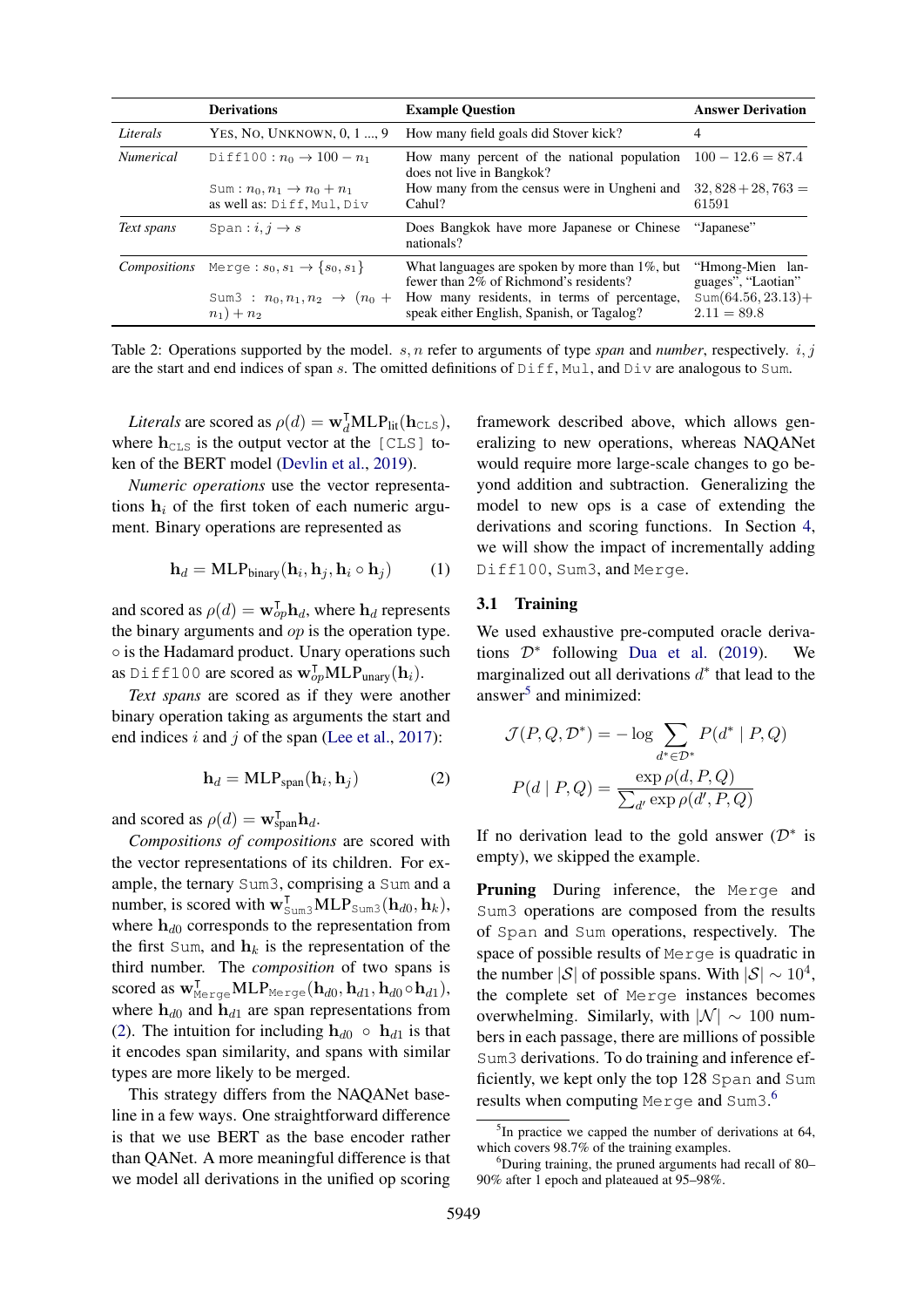<span id="page-3-0"></span>

|                        | Oracle<br>Dev EM | Overall Dev |       | <b>Overall Test</b>      |                          | Date $(1.6\%)$ |      | Number $(62\%)$ |      | Span $(32\%)$ |      | Spans $(4.4\%)$ |      |
|------------------------|------------------|-------------|-------|--------------------------|--------------------------|----------------|------|-----------------|------|---------------|------|-----------------|------|
|                        |                  | EM          | F1    | EM                       | F1                       | EM             | F1   | EM              | F1   | EM            | F1   | EM              | F1   |
| <b>NAQANet</b>         |                  | 46.75       | 50.39 | 44.24                    | 47.77                    | 32.0           | 39.6 | 44.9            | 45.0 | 58.2          | 64.8 | 0.0             | 27.3 |
| Our basic <sup>7</sup> | 80.03            | 66.50       | 69.91 | $\overline{\phantom{a}}$ |                          | 57.0           | 65.1 | 65.8            | 66.1 | 78.0          | 82.6 | 0.0             | 35.7 |
| $+$ Diff100            | 88.75            | 75.52       | 78.82 | $\overline{\phantom{a}}$ | -                        | 53.6           | 61.3 | 80.3            | 80.5 | 78.4          | 82.8 | 0.0             | 35.8 |
| +Sum3                  | 90.16            | 76.70       | 80.06 | $\overline{\phantom{a}}$ | $\overline{\phantom{0}}$ | 58.0           | 64.6 | 81.9            | 82.1 | 78.9          | 83.4 | 0.0             | 36.0 |
| $+$ Merge              | 93.01            | 76.95       | 80.48 |                          | -                        | 58.1           | 61.8 | 82.0            | 82.1 | 78.8          | 83.4 | 5.1             | 45.0 |
| $+CoQA$                | 93.01            | 78.00       | 81.56 | 76.93                    | 80.47                    | 59.5           | 66.4 | 83.0            | 83.2 | 79.8          | 84.2 | 5.8             | 46.8 |
| +Ensemble              | 93.01            | 78.95       | 82.54 | 78.15                    | 81.78                    | 59.7           | 67.7 | 83.9            | 84.1 | 81.2          | 85.5 | 5.4             | 46.5 |
| Oracle                 |                  | 93.01       |       |                          |                          | 71.6           |      | 94.5            |      | 95.8          |      | 60.5            |      |

Table 3: Accuracies on the DROP dev and test set in terms of exact match (EM) and token-level F1. The righthand columns show the performance breakdown with different answer types on the development set. The largest improvements come from *Date*, *Number*, and *Spans* (answers with multiple spans). *Oracle* rows and columns indicate the performance that could be achieved by perfect selections of derivations. The ensemble used 6 models.

Spurious ambiguities Of the answers for which we could find at least one oracle derivation, 36% had two or more alternatives. During training, the model became effective at resolving many of these ambiguities. We monitored the entropy of  $P(d^* | P, Q)$  for the ambiguous examples as training progressed. At the start, the entropy was 2.5 bits, which matches the average ambiguous oracle length of ∼ 6 alternatives. By the end of 4 epochs, the average entropy had dropped to  $< 0.2$ bits, comparable to a typical certainty of 95–99% that one of the derivations is the correct one.

### <span id="page-3-1"></span>4 Experiments

Our main experiments pertain to DROP [\(Dua](#page-4-1) [et al.,](#page-4-1) [2019\)](#page-4-1), using DROP and, optionally, CoQA [\(Reddy et al.,](#page-4-5) [2018\)](#page-4-5) data for training. Preprocessing and hyperparameter details are given in the supplementary material. In addition to full DROP results, we performed ablation experiments for the incremental addition of the Diff100, Sum3, and Merge operations, and finally the CoQA training data. We ran on the CoQA dev set, to show that the model co-trained on CoQA can still perform traditional reading comprehension. To investigate our model's ability to do symbolic reasoning at the other extreme, we performed fewshot learning experiments on the Illinois dataset of math problems [\(Roy and Roth,](#page-4-6) [2015\)](#page-4-6).

### 4.1 DROP Results

As shown in Table [3,](#page-3-0) our model achieves over 50% relative improvement (over 33% absolute) over the previous state-of-the-art NAQANet system. The ablations indicate that the improvements due to the addition of extra ops (Diff100, Sum3,

Merge) are roughly consistent with their proportion in the data. Specifically, the Diff100 and Sum3 derivations increase the oracle performance by 8.7% and 1.4% respectively, corresponding to model improvements of roughly 9% and 1.1%, respectively. Answers requiring two spans occur about 2.8% of the time, which is a 60.4% proportion of the *Spans* answer type. Merge only improves the *Spans* answer type by 9%, which we think is due to the significant 11:1 class imbalance between competing single and multiple spans. As a result, multiple spans are under-predicted, leaving considerable headroom there.

Pre-training on CoQA then fine-tuning on DROP lead to our best results on DROP, reported in Table [3.](#page-3-0) After fine-tuning on DROP, the model forgot how to do CoQA, with an overall F1 score of 52.2 on the CoQA dev set. If one prefers a model competent in both types of input, then the forgetting can be prevented by fine-tuning on both CoQA and DROP datasets simultaneously. This resulted in dev set F1 scores of 82.2 on CoQA and 81.1 on DROP. The CoQA performance is decent and compares well with the pre-trained model performance of 82.5. The 0.5% drop in DROP performance is likely attributable to the difference between pre-training versus fine-tuning on CoQA.

We ensembled 6 models (3 seeds  $\times$  2 learning rates) for an additional 1% improvement.

#### 4.2 Results on Math Word Problems

We trained our model on the Illinois math word problems dataset [\(Roy and Roth,](#page-4-6) [2015\)](#page-4-6), which contains answers requiring multiplication and

<span id="page-3-2"></span><sup>&</sup>lt;sup>7</sup>The "basic" model includes all  $\mathcal{D}_{\text{direct}}$ , all S, and the simple binary operations Sum and Diff.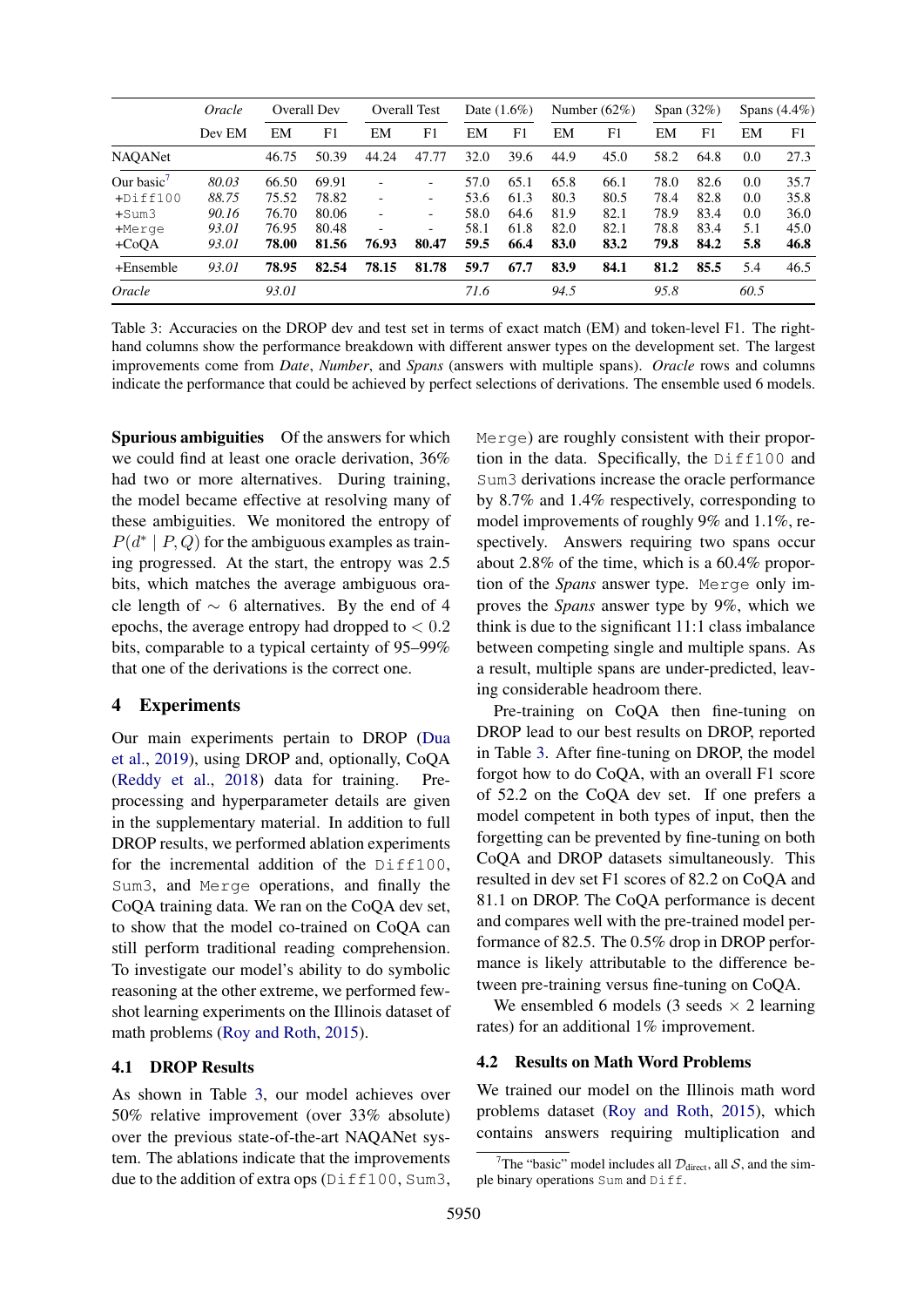<span id="page-4-13"></span>

| Roy et al. (2015)     | 73.9         |
|-----------------------|--------------|
| Liang et al. $(2016)$ | 80.1         |
| Wang et al. (2018)    | 73.3         |
| Our basic: IL data    | $48.6 + 5.3$ |
| $+$ Muland Div        | $74.0 + 6.0$ |
| + DROP data           | $83.2 + 6.0$ |

Table 4: Accuracy on the Illinois  $(IL)$  dataset<sup>[8](#page-4-12)</sup> of 562 single-step word problems, using the five crossvalidation folds of [Roy and Roth](#page-4-6) [\(2015\)](#page-4-6). Standard deviations were computed from the five folds. Roughly half the questions require the use of Sum and Diff, and half require Mul and Div.

division—operations not present in DROP—as well as addition and subtraction, in roughly equal proportion. Given the small  $(N = 562)$  dataset size, training and evaluation is done with five-fold cross-validation on a standardized set of splits. As shown in Table [4,](#page-4-13) when we added Mul and Div to our basic DROP operations, the model was able to learn to use them. Transferring from the DROP dataset further improved performance beyond that of [Liang et al.](#page-4-8) [\(2016\)](#page-4-8), a model specific to math word problems that uses rules over dependency trees. Compared to other more general systems, our model outperforms the deep reinforcement learning based approach of [Wang et al.](#page-4-11) [\(2018\)](#page-4-11).

## 5 Conclusions and Future Work

We proposed using BERT for reading comprehension combined with lightweight neural modules for computation in order to smoothly handle both traditional factoid question answering and questions requiring symbolic reasoning in a single unified model. On the DROP dataset, which includes a mix of reading comprehension and numerical reasoning, our model achieves a 33% absolute improvement over the previous best. The same model can also do standard reading comprehension on CoQA, and focused numerical reasoning on math word problems. We plan to generalize this model to more complex and compositional answers, with better searching and pruning strategies of the derivations.

## Acknowledgements

We would like to thank Chris Alberti and Livio Baldini Soares for tremendously helpful discussions, and we are grateful to all members of the Google Research Language team.

#### References

- <span id="page-4-4"></span>Jacob Devlin, Ming-Wei Chang, Kenton Lee, and Kristina Toutanova. 2019. BERT: Pre-training of deep bidirectional transformers for language understanding. In *NAACL*.
- <span id="page-4-1"></span>Dheeru Dua, Yizhong Wang, Pradeep Dasigi, Gabriel Stanovsky, Sameer Singh, and Matt Gardner. 2019. DROP: A reading comprehension benchmark requiring discrete reasoning over paragraphs. In *NAACL*.
- <span id="page-4-9"></span>Kenton Lee, Tom Kwiatkowski, Ankur P. Parikh, and Dipanjan Das. 2017. Learning recurrent span representations for extractive question answering. *CoRR*, abs/1611.01436.
- <span id="page-4-8"></span>Chao-Chun Liang, Kuang-Yi Hsu, Chien-Tsung Huang, Chung-Min Li, Shen-Yu Miao, and Keh-Yih Su. 2016. A tag-based statistical english math word problem solver with understanding, reasoning and explanation. In *IJCAI*.
- <span id="page-4-0"></span>Pranav Rajpurkar, Robin Jia, and Percy Liang. 2018. Know what you dont know: Unanswerable questions for SQuAD. In *Proceedings of the 56th Annual Meeting of the Association for Computational Linguistics (Volume 2: Short Papers)*, pages 784– 789.
- <span id="page-4-3"></span>Abhilasha Ravichander, Aakanksha Naik, Carolyn Penstein Rosé, and Eduard H. Hovy. 2019. Equate: A benchmark evaluation framework for quantitative reasoning in natural language inference. *CoRR*, abs/1901.03735.
- <span id="page-4-5"></span>Siva Reddy, Danqi Chen, and Christopher D. Manning. 2018. CoQA: A conversational question answering challenge. *CoRR*, abs/1808.07042.
- <span id="page-4-6"></span>Subhro Roy and Dan Roth. 2015. Solving general arithmetic word problems. In *EMNLP*.
- <span id="page-4-10"></span>Subhro Roy, Tim Vieira, and Dan Roth. 2015. Reasoning about quantities in natural language. *Transactions of the Association for Computational Linguistics*, 3:1–13.
- <span id="page-4-2"></span>David Saxton, Edward Grefenstette, Felix Hill, and Pushmeet Kohli. 2019. Analysing mathematical reasoning abilities of neural models. *CoRR*, abs/1904.01557.
- <span id="page-4-11"></span>Lei Wang, Dongxiang Zhang, Lianli Gao, Jingkuan Song, Long Guo, and Heng Tao Shen. 2018. Math-DQN: Solving arithmetic word problems via deep reinforcement learning. In *AAAI*.
- <span id="page-4-7"></span>Adams Wei Yu, David Dohan, Minh-Thang Luong, Rui Zhao, Kai Chen, Mohammad Norouzi, and Quoc V Le. 2018. QANet: Combining local convolution with global self-attention for reading comprehension. *Proceedings of ICLR*.

<span id="page-4-12"></span><sup>8</sup> [https://cogcomp.org/page/resource](https://cogcomp.org/page/resource_view/98) view/98